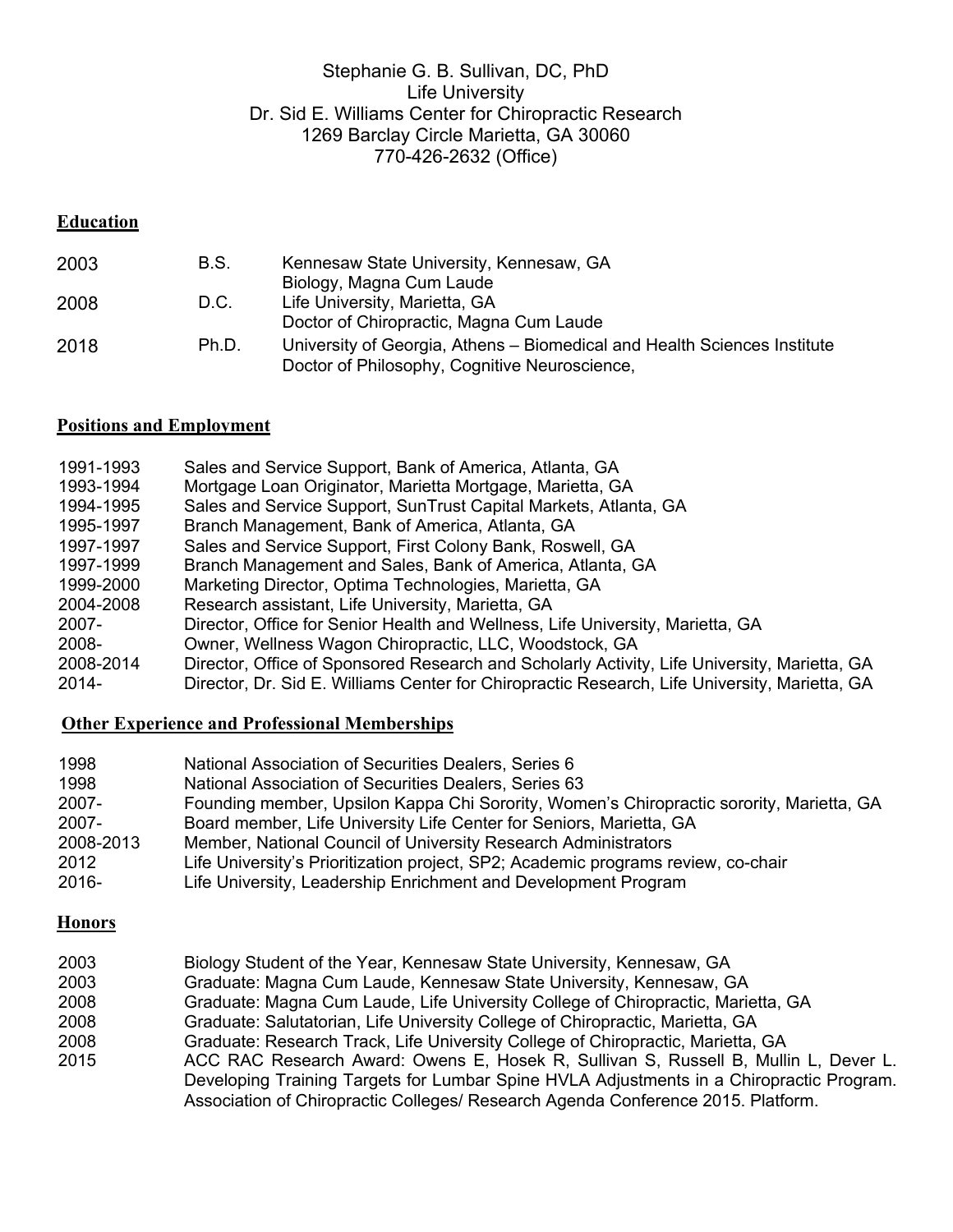## **Peer-reviewed conference presentations**

- 1. Sullivan S. The Influence of Echinacea on developing chick embryos. Forty-sixth annual meeting: Beta Beta, Beta Southeastern Region. 2003. Platform.
- 2. Kirk R, Sullivan S. The Center for Seniors: A descriptive study of a wellness-based mature adult learning community. Association of Chiropractic Colleges/ Research Agenda Conference. 2009. Platform.
- 3. Sullivan S. Chiropractic influence on protein conformation by means of neuronal electromagnetic fields: A theoretical model. 2009. Poster.
- 4. Sullivan S, Fisher J. Interests, activities, and concerns within a focus group of adult senior members in a University sponsored senior program. Association of Chiropractic Colleges/ Research Agenda Conference 2010. Platform.
- 5. Frandsen A, Sullivan S. Attention deficit disorder and chiropractic: a narrative review. Sherman College of Chiropractic 2010 International Research and Philosophy Symposium. Platform.
- 6. Sullivan S, Hansen L, Revels K, and Duffy J. Impact of chiropractic adjustments on pulse oximetry: a pilot study. Association of Chiropractic Colleges/ Research Agenda Conference 2011. Platform.
- 7. Sullivan S. Stochastic Resonance as a Theoretical Model for the Impact of Functional Neurology Therapies on Patient Neurological Function. International Association of Functional Neurology and Rehabilitation. 2<sup>nd</sup> Annual Conference. 2011. Poster
- 8. Sullivan S, Stiles A, Quinterro-Villa J. Testing Presumptions: A Pilot Study Assessing Palpatory Efficiency Across Levels of Experience. Association of Chiropractic Colleges/ Research Agenda Conference 2012. Platform.
- 9. Sullivan S, Stiles A, Fanning T, Hosek R. Jenkins A. Comparison of Dartfish Software Motion Capture to Traditional Goniometry in the Assessment of Glenohumeral Joint Range of motion. International Conference on Spinal Manipulation 2013. Platform.
- 10. Owens E, Hawk C, Alcantara J, Sullivan S, Hosek R. Practice-Based Research: a Pressing Need for the Chiropractic Profession. Association of Chiropractic Colleges/ Research Agenda Conference 2014. Workshop.
- 11. Hosek R, Owens E, Sullivan S, Esposito J. The Feasibility of Using Electronic Health Records as a Data Source for Practice-Based Research: An Exercise in Inter-Professional Collaboration. Association of Chiropractic Colleges/ Research Agenda Conference 2015. Poster.
- 12. Sullivan S, Marshall R, Hansen L, Markham J, Guest T. The impact of chiropractic Activator adjustments on mental rotation and line judgment reaction time: A pilot study. Association of Chiropractic Colleges/ Research Agenda Conference 2015. Poster.
- 13. Owens E, Hosek R, Sullivan S, Russell B, Mullin L, Dever L. Developing Training Targets for Lumbar Spine HVLA Adjustments in a Chiropractic Program. Association of Chiropractic Colleges/ Research Agenda Conference 2015. Platform.
- 14. Tuttle D. Hochman J, Sullivan S, Hosek R. Quantitative assessment of changes in brain activity after a chiropractic adjustment. Association of Chiropractic Colleges/ Research Agenda Conference 2015. Poster.
- 15. Owens E, Hosek R, Mullin L, Dever L, Sullivan S, Russell B. Thrust magnitudes, rates and 3-dimensional directions delivered in simulated lumbar spine HVLA adjustments. 13<sup>th</sup> World Federation of Chiropractic Congress 2015. Poster.
- 16. Sullivan S, Hosek R, Owens E, Paolucci L. Review of the literature and comparison of two practice-based research network recruitment techniques: onsite event recruitment and affiliation recruitment. 13<sup>th</sup> World Federation of Chiropractic Congress 2015. Poster.
- 17. Sullivan S, Owens E, Hosek R, Paulucci L. Review of the literature and comparison of two practice-based research network (PBRN) recruitment techniques: onsite event recruitment and affiliation recruitment. Sherman International Research and Philosophy Symposium 2015. Platform.
- 18. Sullivan S, Longyear M, Vestal J, Tuttle D, Hosek R, Hall M. Case Report of a seventeen-year-old postconcussive male receiving chiropractic functional neurology care. Sherman International Research and Philosophy Symposium 2015. Platform.
- 19. Owens E, Hosek R, Mullin L, Dever L, Sullivan S, Russell B. Changes in adjustment force, speed and direction factors in chiropractic students after 10 weeks undergoing standard technique training. ACC-RAC 2016 – Platform Presentation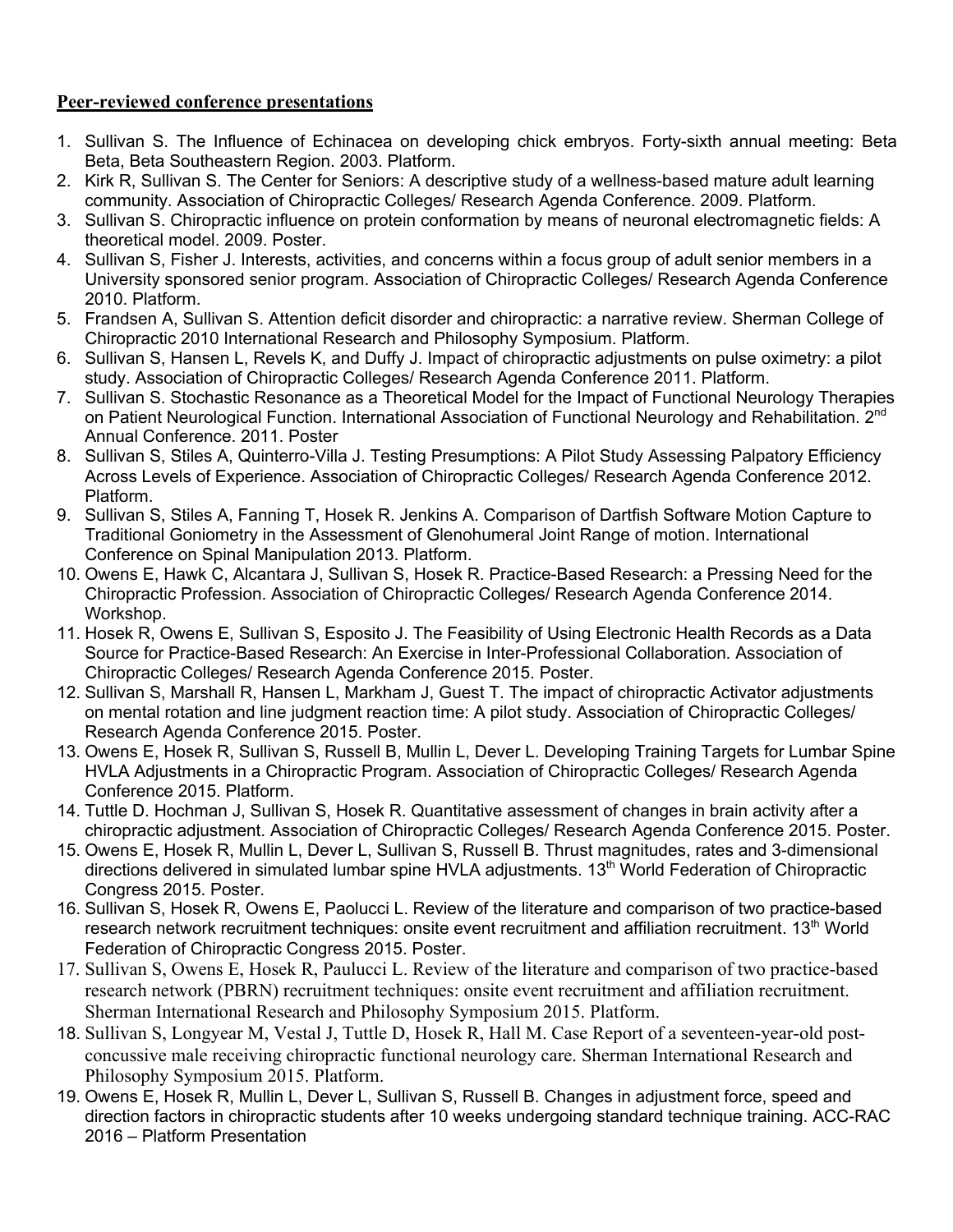- **20.** Sullivan S, Longyear M, Vestal J, Tuttle D, Hosek R. Seventeen-year-old post-concussive male receiving chiropractic functional neurology care with whole body rotation: a case report. Association of Chiropractic Colleges/ Research Agenda Conference 2015. Poster.
- 21. Owens E, Plasker E, Hosek R, Sullivan S. The long-term effects of continuing chiropractic care: a feasibility study. Association of Chiropractic Colleges/ Research Agenda Conference 2015. Poster.
- 22. Owens E, Esposito J, Hosek R, Sullivan S. How well do diagnosis codes from claims databases represent health issues of chiropractic patients. Association of Chiropractic Colleges/ Research Agenda Conference 2015. Poster.
- 23. Hosek R, Owens E, Plasker E, Sullivan S. A practice-based pilot study of patient's attitudes about longterm care and longevity. Association of Chiropractic Colleges/ Research Agenda Conference 2015. Poster.
- 24. Sullivan S, Hoiriis K. A Description of the Blended Experiential Learning Environment and Comparison of Weekly Quizzes versus Midterm Examinations as Assessments of Student Learning. DC 2017. Platform
- 25. Palmer J, Pierce A, Sullivan S, Markham J, Guest T. The impact of chiropractic Activator adjustments on analytical abilities and reaction time task performance: a pilot study. DC 2017. Poster.
- 26. Gilbert L, Sullivan S, Jordan J, Hosek R. Effects of palpation and two-point rolling thermography on skin temperature as assessed with a digital infrared thermography camera. DC 2017. Platform.
- 27. Hosek R, Plasker E, Owens E, Sullivan S. Self-reported lifestyle and health ratings may correlate with time under chiropractic care: results from a practice-based pilot study. DC 2017. Poster.
- 28. Tuttle D, Hochman J, Sullivan S, Hosek R. Sacral-Occipital Technique (SOT®) care alters frontal, temporal, parietal and occipital brain electrical activity: a randomized controlled clinical study. DC 2017.Poster.
- 29. Tuttle D, Hochman J, Sullivan S, Hosek R. Spinal Manipulative Therapy (SMT) of lumbosacral joints affects frontal, temporal, parietal and occipital brain electrical activity: a randomized controlled clinical study. Cell Symposia. Poster
- 30. Seckington A, Sullivan S, Drake E. Sensory integration therapy utilizing the SAVE Program: A case report of a post-concussive adult. ACC RAC 2018. Poster.
- 31. Sullivan S, Gilbert L. Feasibility of auditory potentials as an outcome measure before and after chiropractic care delivered in a university teaching clinic. ACC RAC 2018. Platform.
- 32. Sullivan S, Drake E, Tuttle D, Hosek R, Youkey R. The effects of whole body rotation on brain function as measured by quantitative electroencephalography. ACC RAC 2018. Platform
- 33. Hosek R, Sullivan S, Owens E, Seckington A. Research topics of interest to practicing chiropractors: a pilot study. ACC RAC 2018. Poster
- 34. Longyear M, Ferguson M, Tuttle D, Drake E, Sullivan S. Report of a cross-discipline, multimodal approach to care of a patient with multifocal dystonia. ACC RAC 2018. Platform
- 35. Drake E, Seckington A, Sullivan S, Behrens S. Case report of an adult with prior concussions utilizing sensory integration therapy with the SAVE Program: A follow-up. ACC RAC 2019. Platform.
- 36. Sullivan S, Marshall R, Tuttle D, Drake E, Hosek R, Hochman J. Changes over time in effective neural connectivity following a chiropractic adjustment. ACC RAC 2019. Platform.
- 37. Kuyinu E, Sullivan S, Longyear M, Drake E, Lawrence P. Case report of an adult patient with self-reported symptoms of Attention Deficit Hyperactivity Disorder (ADHD) receiving multimodal Applied Clinical Neuroscience care. ACC RAC 2019. Poster.
- 38. Sullivan S, Marshall R, Tuttle D, Drake E, Hosek R, Hochman J. Changes in effective neural connectivity following a single session of chiropractic care applied through use of the Sacro Occipital Technique (SOT) protocol. WFC 2019. Poster.

## **Publications**

Carrick F, Pagnacco G, Oggero E, Sullivan S, Barton D, Esposito S, Leisman G, Melillo R. The Effects of Whole Body Rotations in the Pitch and Yaw Planes on Postural Stability. Journal of Functional Neurology, Rehabilitation, and Ergonomics. 2011.1(2):167-180.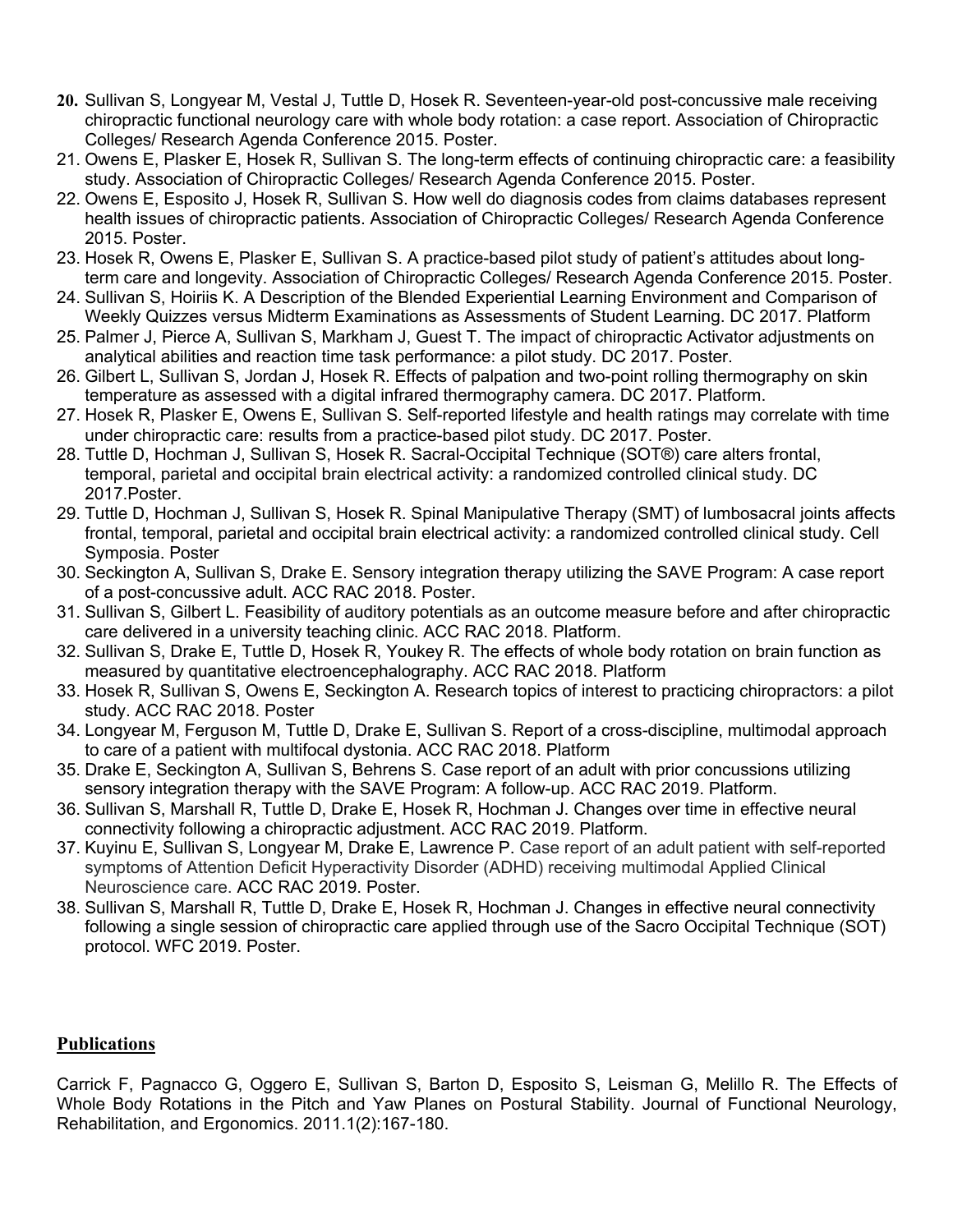Gliedt JA, Hawk C, Anderson M, Ahmad K, Bunn D, Cambron J, Gleberzon B, Hart J, Kizhakkeveettil A, Perle SM, Ramcharan M,Sullivan S and Zhang L. Chiropractic student assessment of identity, role and future. Chiropractic & Manual Therapies. 2015. 23(4):2-8.

Owens E, Hosek R, Sullivan S, Russell B, Mullins L, Dever L. Establishing Force and Speed Training Targets for Lumbar Spine High-Velocity Low-Amplitude Chiropractic Adjustments. Journal of Chiropractic Education.

Owens E, Hosek R, Mullins L, Dever L, Sullivan S, Russell B. Thrust magnitudes, rates and 3-dimensional directions delivered in simulated lumbar spine high-velocity, low-amplitude manipulation. J Manipulative Physiol Ther. 2017;40:411-9.

Owens E, Russell B, Hosek R, Sullivan S, Dever L, Mullins L. Changes in adjustment force, speed, and direction factors in chiropractic students after 10 weeks undergoing standard technique training. J Chiropr. 2018;32(1):3-9.

Sullivan S, Hoiriis K. A Description of a change in teaching methods and comparison of quizzes versus midterms scores in a research methods course. J Chiropr Educ. 2018 Jun 6. doi: 10.7899/JCE-17-20.

### **Internal Research Support**

### **Completed Research Support**

| Internal Grant Funding Sullivan (PI)<br>Life University       |               | $05/21/2013 - 2015$                                                                                                                                                                                        |
|---------------------------------------------------------------|---------------|------------------------------------------------------------------------------------------------------------------------------------------------------------------------------------------------------------|
| study<br>Role: PI                                             |               | The impact of chiropractic Activator adjustments on mental rotation and line judgment reaction time: A pilot                                                                                               |
| Internal Grant Funding Sullivan (PI)<br>Life University       |               | $5/01/2014 - 7/01/2014$                                                                                                                                                                                    |
| Purchase of Cambridge Cognition cognitive assessment software |               |                                                                                                                                                                                                            |
|                                                               |               | Role: PI and Chair of Computerized Cognitive assessment and stimulus presentation user's group                                                                                                             |
| Internal Grant Funding Sullivan (PI)<br>Life University       |               | 10/18/2010 - 01/01/2012                                                                                                                                                                                    |
| Journal<br>Role: PI                                           |               | Interests, Activities, and Concerns Within a Focus Group of Adult Senior Members: Focus Group and Photo                                                                                                    |
| Internal Grant funding<br>Life University                     | Sullivan (PI) | 9/05/2005-6/1/2008                                                                                                                                                                                         |
| Role: PI                                                      |               | A Gastroesophageal Reflux Disease (GERD) study concerning the prevalence of GERD in chiropractic offices,<br>subluxation characteristics of GERD patients, and the effect of chiropractic on GERD symptoms |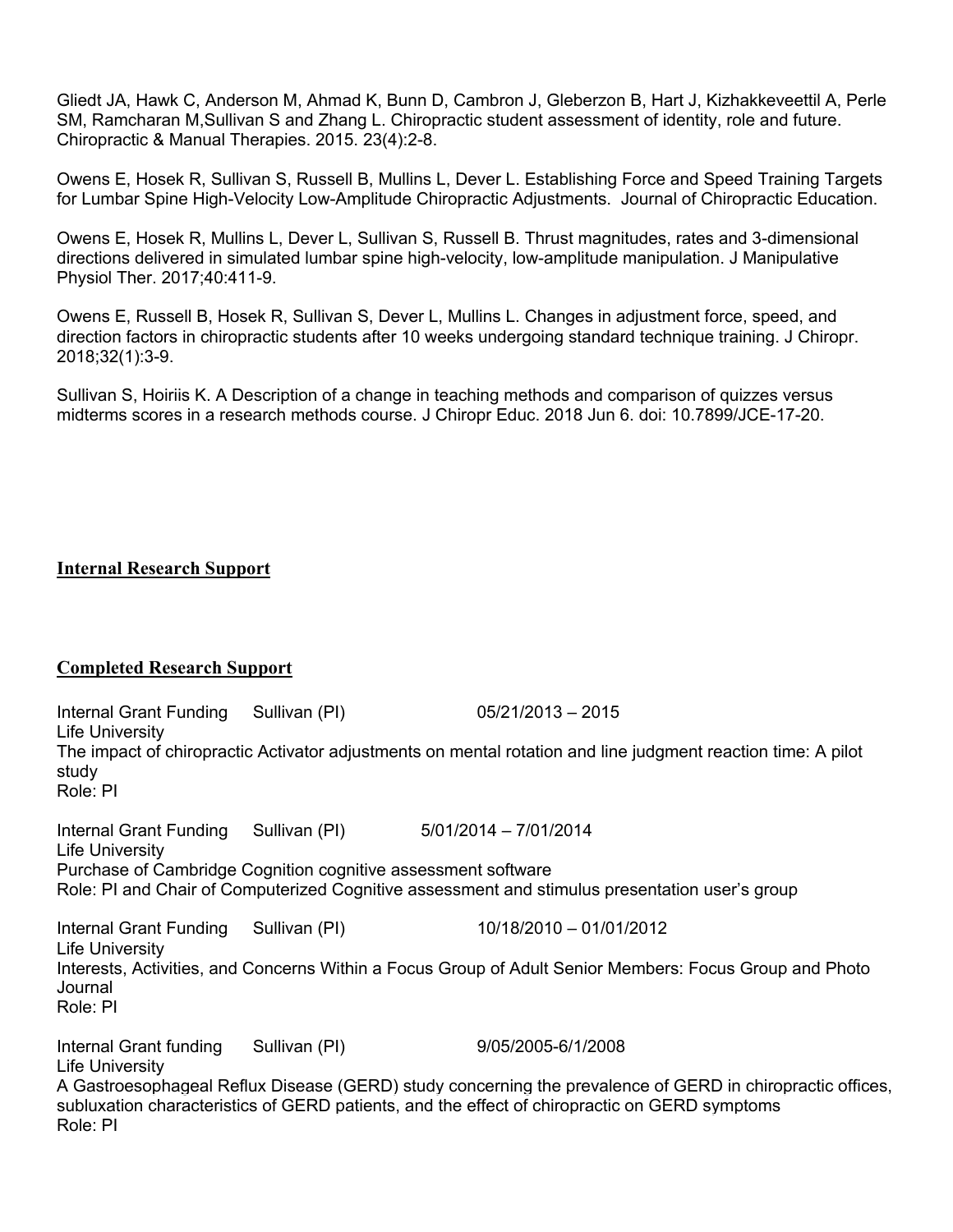Internal Grant Funding Sullivan (PI) 4/10/2007 – 07/16/2008 Life University Establishment of the Office for Senior Health and Wellness: A Division of Life University Life Center for Seniors. Role: PI

### **Committees:**

| 2005-2007<br>2009-2014<br>2009-2011<br>2009-2013<br>2009-2010<br>2008-<br>2009-<br>2011-2012<br>2016-<br>2017<br><b>Courses:</b> | Student representative, Life University Research Committee, Marietta, GA<br>Chair, Life University Research Advisory Committee, Marietta, GA<br>Chair, Life University Staff Development Committee, Marietta, GA<br>Member, Life University Faculty-Staff Development Committee, Marietta, GA<br>Intellectual Visioneers: Green Space<br><b>Academic Affairs</b><br><b>Academic Council</b><br>Council on Chiropractic Education, Academic self-study committee<br>Member, Research Advisory Council<br>Ex Officio, Research Track Committee |
|----------------------------------------------------------------------------------------------------------------------------------|----------------------------------------------------------------------------------------------------------------------------------------------------------------------------------------------------------------------------------------------------------------------------------------------------------------------------------------------------------------------------------------------------------------------------------------------------------------------------------------------------------------------------------------------|
| SU 2015                                                                                                                          | Research Methods & Design 3601, assistant instructor                                                                                                                                                                                                                                                                                                                                                                                                                                                                                         |
| FA 2015                                                                                                                          | Research Methods & Design 3601, lead instructor                                                                                                                                                                                                                                                                                                                                                                                                                                                                                              |
| WI 2016                                                                                                                          | Research Methods & Design 3601, lead instructor                                                                                                                                                                                                                                                                                                                                                                                                                                                                                              |
| SP 2016                                                                                                                          | Research Methods & Design 3601, lead instructor                                                                                                                                                                                                                                                                                                                                                                                                                                                                                              |
| SU 2016                                                                                                                          | Research Methods & Design 3601, lead instructor                                                                                                                                                                                                                                                                                                                                                                                                                                                                                              |
| FA 2016                                                                                                                          | Physiology 2535, lab instructor                                                                                                                                                                                                                                                                                                                                                                                                                                                                                                              |
| SU 2017                                                                                                                          | Physiology 2535, lead instructor                                                                                                                                                                                                                                                                                                                                                                                                                                                                                                             |
| FA 2017                                                                                                                          | Physiology 2535, lead instructor                                                                                                                                                                                                                                                                                                                                                                                                                                                                                                             |
| WI 2018                                                                                                                          | Physiology 2535, lead instructor                                                                                                                                                                                                                                                                                                                                                                                                                                                                                                             |
| SU 2018                                                                                                                          | Physiology 2535, lead instructor                                                                                                                                                                                                                                                                                                                                                                                                                                                                                                             |
| FA 2018                                                                                                                          | Physiology 2535, lead instructor                                                                                                                                                                                                                                                                                                                                                                                                                                                                                                             |
| WI 2019                                                                                                                          | Physiology 2535, lead instructor                                                                                                                                                                                                                                                                                                                                                                                                                                                                                                             |
| WI 2019                                                                                                                          | Physiology 2535, lab instructor                                                                                                                                                                                                                                                                                                                                                                                                                                                                                                              |

## **Chiropractic Continuing Education Courses Presented:**

- 2009 Chiropractic: Gathering the data. Life University. Fall Lyceum. 2 hours.
- 2010 Chiropractic: Report on Current Research Trends. Life University Fall CE Event. 4 hours.
- 2011 An Update on the Vertebral Subluxation Complex. Life University Fall CE Event, 2 hours
- 2013 Chiropractic and Cognition: Research and Clinical Perspectives
- 2015 Chiropractic and Cognition: Research and Clinical Perspectives
- 2015 Life Vision
- 2015 Amped
- 2016 Chiropractic Neuroscience & Cognition Research and Clinical Perspectives, Fall CE Event, 2 hours
- 2017 Chiropractic Neuroscience and Cognition Research: an Experiential Journey Through the Research

### **External Funding:**